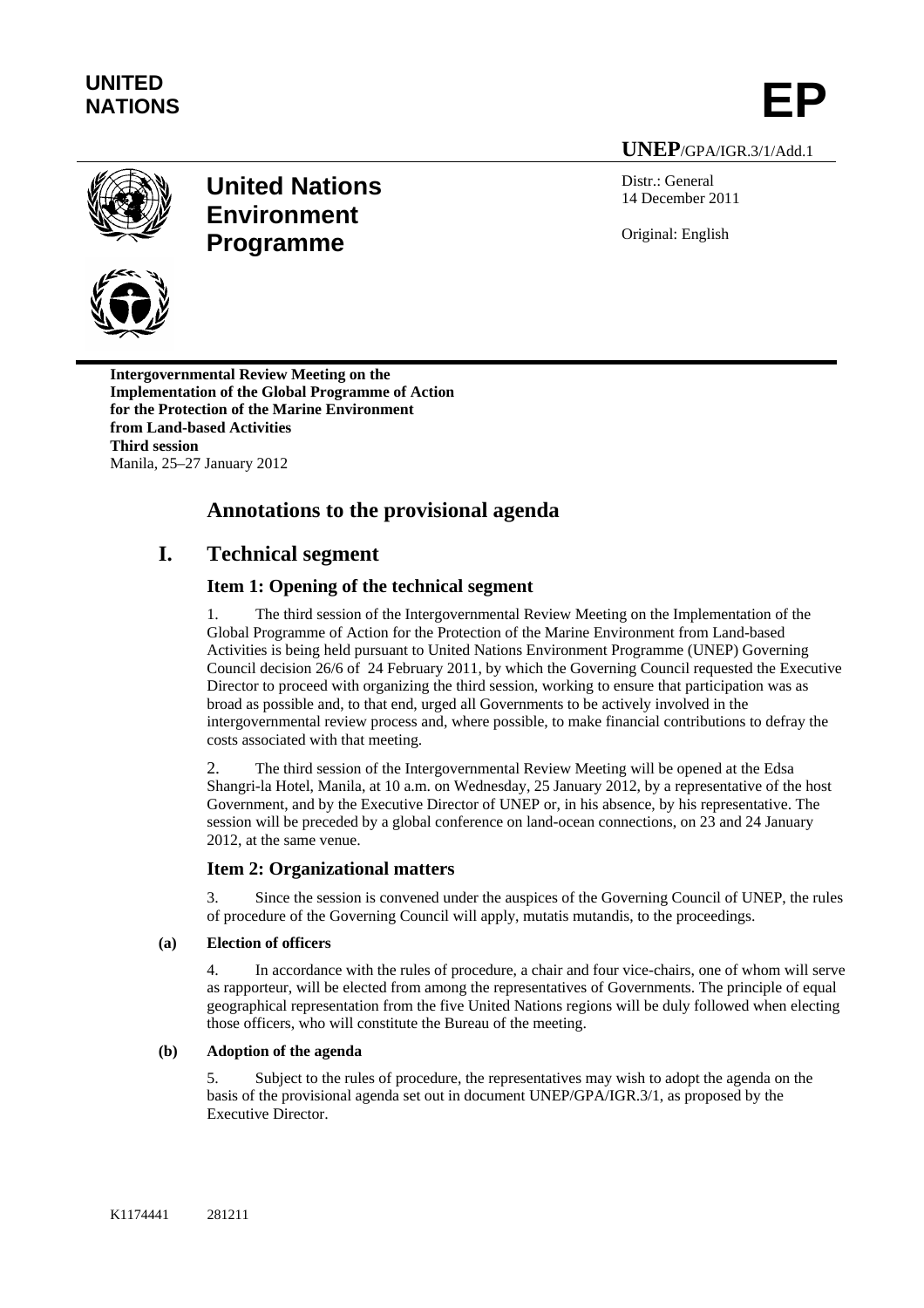#### **(c) Organization of work**

6. The Executive Director recommends that the session be divided into a technical segment, to be held on Wednesday, 25 January 2012, and a high-level segment, to be held on Thursday, 26 January, and Friday, 27 January 2012.

7. It is proposed that discussions at the technical segment take the form of plenary meetings to be held from 10 a.m. to 1 p.m. and from 3 p.m. to 6 p.m. For those meetings, simultaneous interpretation will be provided in the six official languages of the United Nations. The representatives may wish to establish working groups as they deem necessary.

8. The list of documents for the session will be circulated as document UNEP/GPA/IGR.3/INF/2. The working documents for the session will be available in the six official languages of the United Nations and information documents in English only.

# **Item 3: Credentials of representatives**

9. The credentials of representatives, issued by a Head of State or Government or minister for foreign affairs, should be submitted to the secretariat no later than 24 hours after the opening of the session. Such credentials are required to enable representatives to take necessary decisions during the session. Relevant United Nations bodies, funds, programmes and agencies, and other relevant organizations, may participate in the meeting as observers.

10. In accordance with rule 17 of the rules of procedure, the credentials of representatives of Governments at the meeting will be examined by the Bureau, which will report thereon in plenary meeting. It should be noted that, under rule 16, each Government is to be represented by one accredited representative, who may be accompanied by alternate representatives and advisers.

# **Item 4: Global conference on land-ocean connections**

11. The global conference on land-ocean connections is intended to provide an opportunity to review policy and implementation frameworks for key marine and coastal issues. Participants will consider the need for an enhanced approach to integrated coastal management with a view to achieving economic growth without compromising the environment and efforts to combat climate change.

12. The Chair will request one of the co-chairs of the global conference to present a report on its key outcomes, to be followed by a brief discussion. It is expected that a report on the global conference and the discussions thereon during the technical segment will be forwarded to the high-level segment for consideration.

# **Item 5: Review of implementation of the Global Programme of Action for the Protection of the Marine Environment from Land-based Activities at the international, regional and national levels**

13. In accordance with paragraph 77 (a) of the Global Programme of Action, the secretariat will present a progress report on the implementation of the Programme and the activities of the Coordination Office since 2007 (UNEP/GPA/IGR.3/2) with a view to deciding on the way forward in that regard.

# **Item 6: Policy issues in relation to the further implementation of the Global Programme of Action**

14. The third session of the Intergovernmental Review Meeting affords a key opportunity and forum for Governments to consider a way forward for a more effective management of marine and coastal ecosystems over the coming years and greater recognition of the contribution that such ecosystems can make to sustainable development at the global, regional and national levels.

15. The secretariat will introduce policy guidance for implementing the Global Programme of Action over the period 2012–2016 (UNEP/GPA/IGR.3/3). In the guidance, it is proposed that the Programme serve as a strategic policy platform aimed at accelerating national implementation, possibly through integrated coastal management or other environment management initiatives, enabling countries better to understand the contribution of marine and coastal ecosystems to sustainable development. Governments are requested to consider the guidance and discuss the approach proposed therein with a view, among other things*,* to agreeing on a programme of work based on such an approach, to be forwarded to the high-level segment for consideration.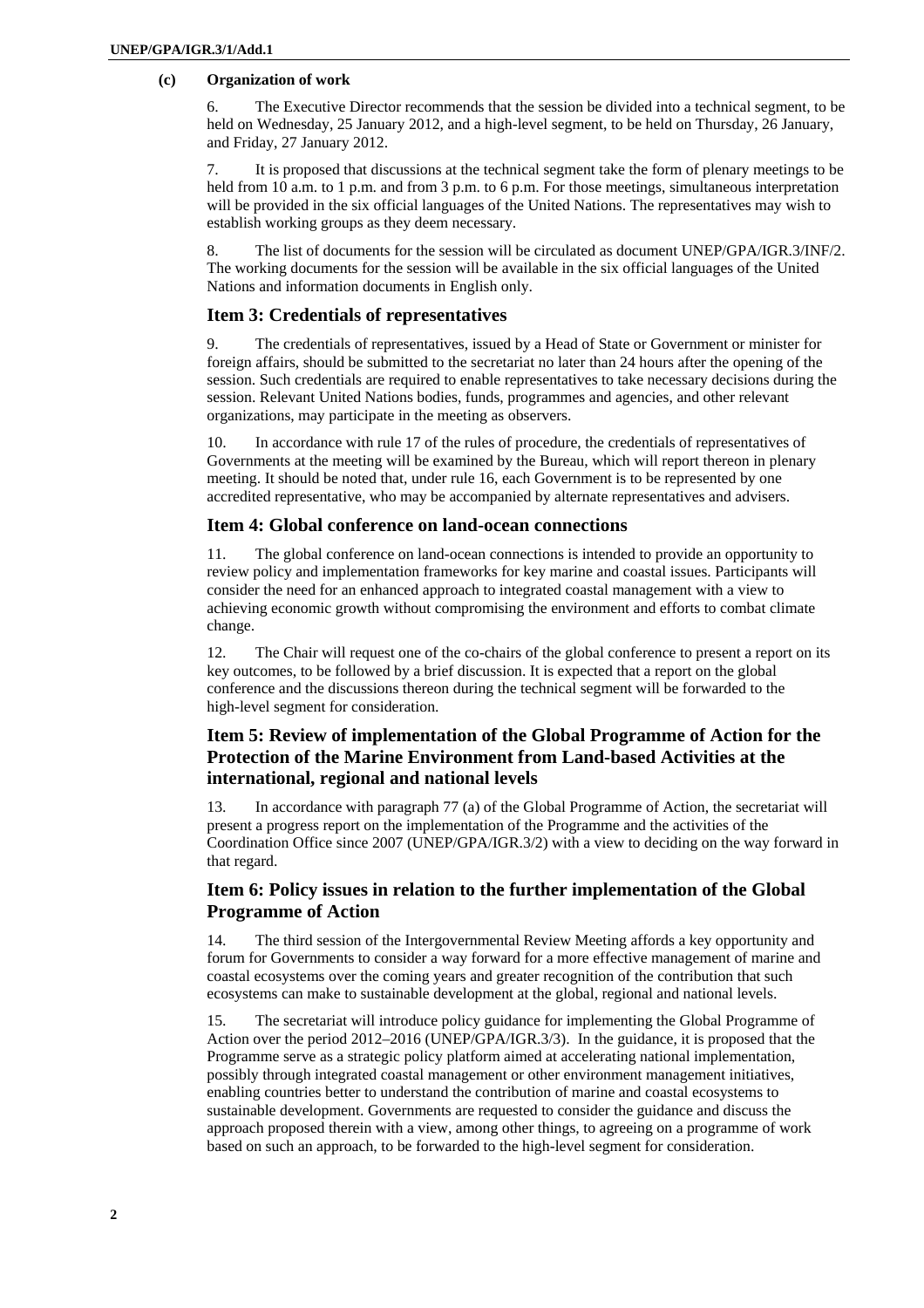# **Item 7: Programme of work of the Global Programme of Action Coordination Office for 2012–2016**

16. The secretariat will present the draft programme of work of the Global Programme of Action Coordination Office for 2012–2016 (UNEP/GPA/IGR.3/4), highlighting the Office's contribution to international cross-cutting objectives, its main activities at the international, regional and national levels, and the human and financial resources required to mainstream and implement the programme of work for 2012–2016.

17. The representatives will be invited to consider the proposed programme of work with a view to, among other things, recommending it for adoption by the high-level segment and forwarding it to the Governing Council of UNEP for endorsement.

18. Discussion on the draft Manila Declaration on Furthering the Implementation of the Global Programme of Action for the Protection of the Marine Environment from Land-based Activities (UNEP/GPA/IGR.3/5) will follow. The representatives will be invited to consider the draft declaration with a view, among other things, to forwarding it to the high-level segment for adoption.

### **Item 8: Other matters**

19. The representatives may decide to consider any other relevant matters, such as the date and venue of the fourth session of the Meeting and possible intersessional activities.

### **Item 9: Closure of the technical segment**

20. The Chair is expected to close the technical segment upon completion of the agenda items.

# **II. High-level segment**

# **Item 1: Opening of the high-level segment**

21. The high-level segment will be opened by the Chair of the Meeting or his representative. An opening statement will be made by the United Nations Resident Coordinator in the Philippines.

The Executive Director or, in his absence, his representative, will make a statement highlighting the importance and contribution of the Global Programme of Action to the protection of the marine and coastal environment and to sustainable development.

23. It is proposed that discussions at the high-level segment take the form of round tables, with simultaneous interpretation in the six official languages of the United Nations. The representatives may decide to establish working groups as they deem necessary.

# **Item 2: Credentials of representatives**

24. The credentials of representatives, issued by a Head of State or Government or minister for foreign affairs, should be submitted to the secretariat no later than 24 hours after the opening of the session. Such credentials are required to enable representatives to take necessary decisions during the session. Relevant United Nations bodies, funds, programmes and agencies, and other relevant organizations, may participate in the meeting as observers.

25. In accordance with rule 17 of the rules of procedure, the credentials of representatives of Governments at the meeting will be examined by the Bureau, which will report thereon to the representatives. It should be noted that, under rule 16, each Government is to be represented by one accredited representative, who may be accompanied by alternate representatives and advisers.

# **Item 3: Policy issues in relation to the further implementation of the Global Programme of Action**

26. The Executive Director of UNEP, or his representative, will make a policy statement to be followed by a round-table discussion on the importance of oceans, coasts, islands and their associated watersheds in the attainment of sustainable development and poverty reduction, and the way forward in implementing the Global Programme of Action as a means of highlighting the importance of these ecosystems.

27. The Chair will invite the rapporteur to provide a report on the main outcomes of the technical segment of relevance to this item.

28. The representatives will be invited to consider the role of the United Nations and other organizations and stakeholders, including civil society and the private sector, in the implementation of